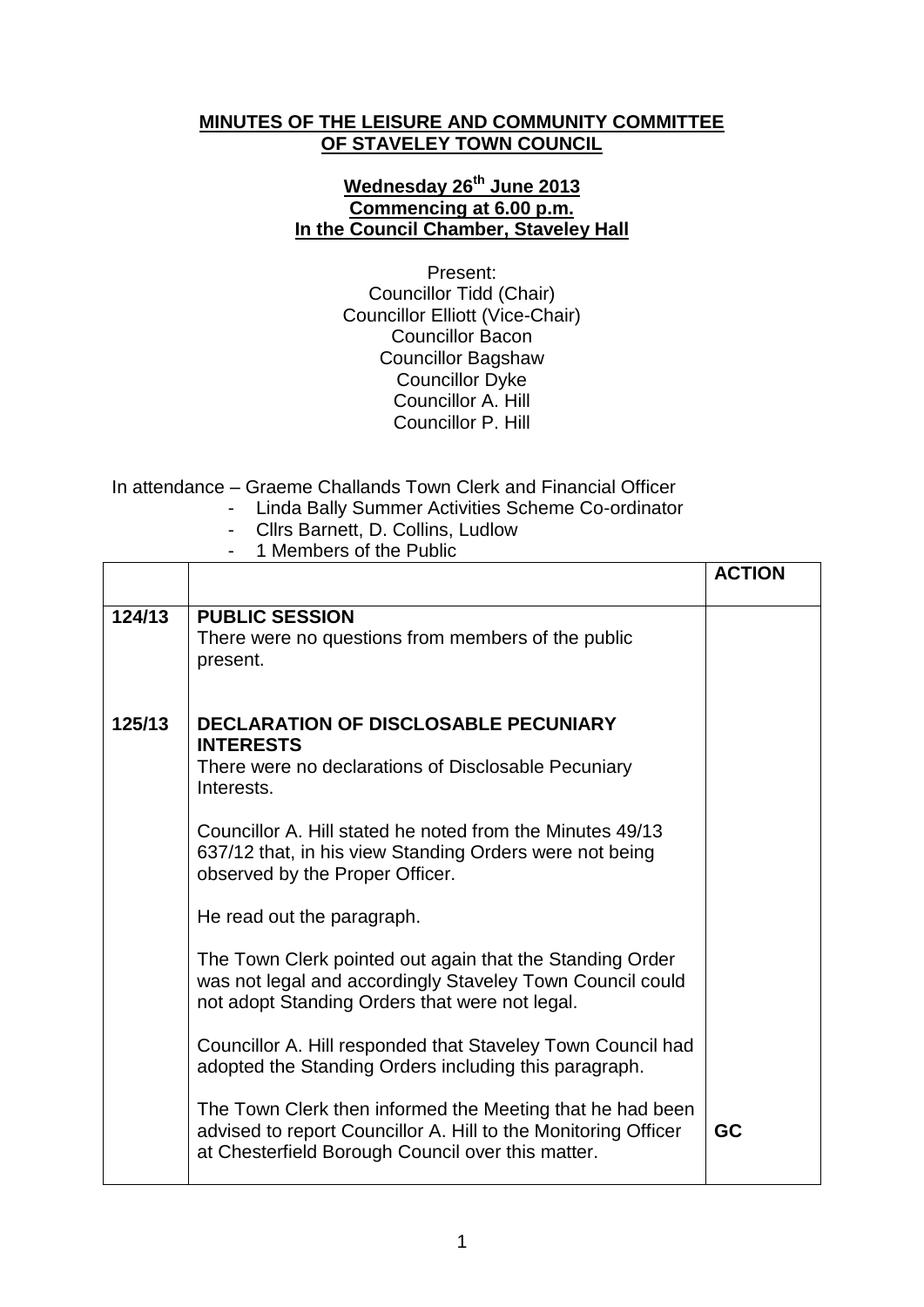| Councillor A. Hill agreed that the Town Clerk should do so.                                                             |  |
|-------------------------------------------------------------------------------------------------------------------------|--|
| The Town Clerk stated that once again he was not able to                                                                |  |
| break the law, repeating the advice of the Derbyshire<br>Association of Local Councils and the Society of Local         |  |
| <b>Council Clerks.</b>                                                                                                  |  |
|                                                                                                                         |  |
| The Secretary of State had ultimate authority over the                                                                  |  |
| legality of Standing Orders.                                                                                            |  |
| Councillor Helen Elliott stated that this response was not                                                              |  |
| good enough.                                                                                                            |  |
|                                                                                                                         |  |
| Councillor Ludlow asked why when Standing Orders came<br>to full Council did the Town Clerk not state this at the time. |  |
|                                                                                                                         |  |
| The Town Clerk reported the sequence of events regarding                                                                |  |
| Model Standing Orders, the Standing Orders of Dronfield                                                                 |  |
| Town Council, the version drawn up to suit Staveley Town                                                                |  |
| Council, and the version amended by Councillor A. Hill<br>which did not use MS tracking changes and so had been put     |  |
| to Full Council and adopted. He had not read the changed                                                                |  |
| version as it was assumed it was the circulated version                                                                 |  |
| based on Dronfield Town Council's Standing Orders.                                                                      |  |
| Accordingly given the deadlines for the Annual Meeting the<br>Standing Orders altered by Councillor A. Hill had been    |  |
| circulated and adopted.                                                                                                 |  |
|                                                                                                                         |  |
| He had been awaiting the advice of the Derbyshire                                                                       |  |
| Association of Local Councils and now this had been<br>received intended to raise the matter. He offered to discuss     |  |
| it in fuller detail the following day as he had been informed                                                           |  |
| the Chair and Leader were to visit him.                                                                                 |  |
| He repeated that Standing Orders had to be legally                                                                      |  |
| compliant.                                                                                                              |  |
|                                                                                                                         |  |
| Councillor Dyke suggested the matter be discussed at                                                                    |  |
| Policy, Finance and Publicity or proper legal advice was<br>sought.                                                     |  |
|                                                                                                                         |  |
| Councillor Helen Elliott said she thought Derbyshire                                                                    |  |
| Association of Local Councils and National Association of                                                               |  |
| Local Councils gave advice to the Council not the Proper<br>Officer.                                                    |  |
|                                                                                                                         |  |
| The Town Clerk said he was responsible for advising the                                                                 |  |
| Council on proposals or decisions and accordingly consulted                                                             |  |
| with DALC and if needed NALC. He pointed out that<br>Members could ask DALC and NALC.                                   |  |
|                                                                                                                         |  |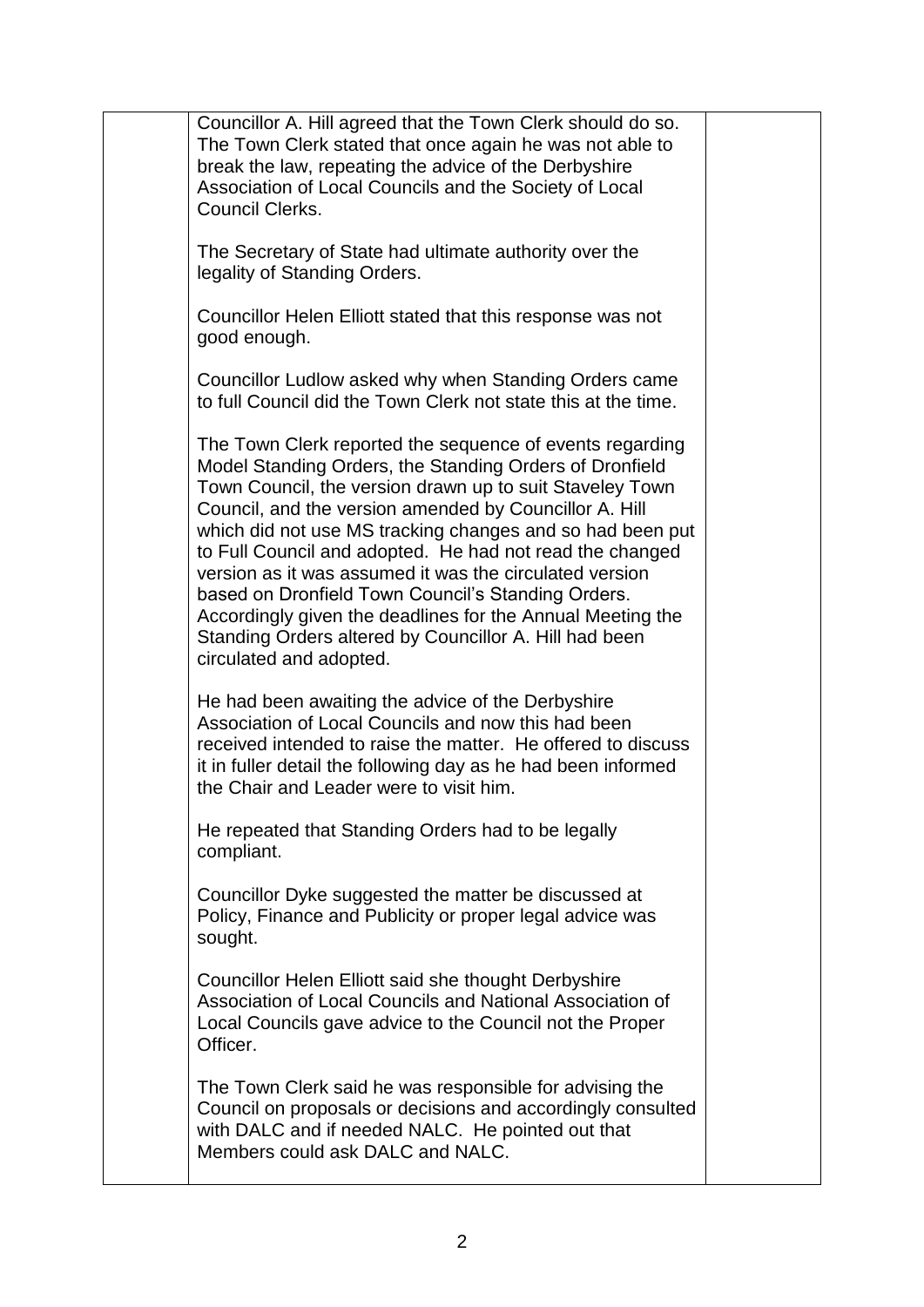|        | The Chair then moved the Agenda on.                                                                                                                                                                                                                                                                                                                                                     |    |
|--------|-----------------------------------------------------------------------------------------------------------------------------------------------------------------------------------------------------------------------------------------------------------------------------------------------------------------------------------------------------------------------------------------|----|
|        |                                                                                                                                                                                                                                                                                                                                                                                         |    |
| 126/13 | <b>APOLOGIES</b><br>Councillor Cauldwell - family commitments<br>Councillor Parsons - work commitments                                                                                                                                                                                                                                                                                  |    |
| 127/13 | <b>COUNCILLORS NOT PRESENT</b><br>There were no Councillors not present                                                                                                                                                                                                                                                                                                                 |    |
| 128/13 | <b>MINUTES OF THE LEISURE AND COMMUNITY</b><br><b>COMMITTEE OF STAVELEY TOWN COUNCIL HELD</b><br><b>WEDNESDAY 5th JUNE 2013.</b><br>The minutes of the Leisure and Community Committee of<br>Staveley Town Council held on Wednesday 5 <sup>th</sup> June 2013<br>were <b>APPROVED</b>                                                                                                  |    |
| 129/13 | <b>MATTERS ARISING FROM THE MINUTES OF THE</b><br>LEISURE AND COMMUNITY COMMITTEE OF STAVELEY<br>TOWN COUNCIL HELD ON WEDNESDAY 5th JUNE 2013                                                                                                                                                                                                                                           |    |
|        | 51/13 Staveley Feast<br>Councillor A. Hill read out the 3 <sup>rd</sup> paragraph concerning the<br>proposed Family Disco.                                                                                                                                                                                                                                                              |    |
|        | Are the staff informing us that they are now on Industrial<br>Action or not?                                                                                                                                                                                                                                                                                                            |    |
|        | The Town Clerk responded that he would ask the Union to<br>answer that query.                                                                                                                                                                                                                                                                                                           | GC |
|        | All said if that was the situation then it may affect the other<br>activities of the council if staff were not prepared to do them<br>also.                                                                                                                                                                                                                                             |    |
|        | Councillor Dyke asked why the Living Wage was a reason?                                                                                                                                                                                                                                                                                                                                 |    |
|        | The Chair pointed out that the Town Clerk was answering<br>the question.                                                                                                                                                                                                                                                                                                                |    |
|        | The Town Clerk pointed out that the staff were not required<br>by their contracts to undertake additional work. It was their<br>personal choice if they wished to volunteer. In addition to<br>the Living Wage issue their past experience of similar discos<br>meant they did not wish to help staff them by volunteering to<br>do additional hours and duties not on their contracts. |    |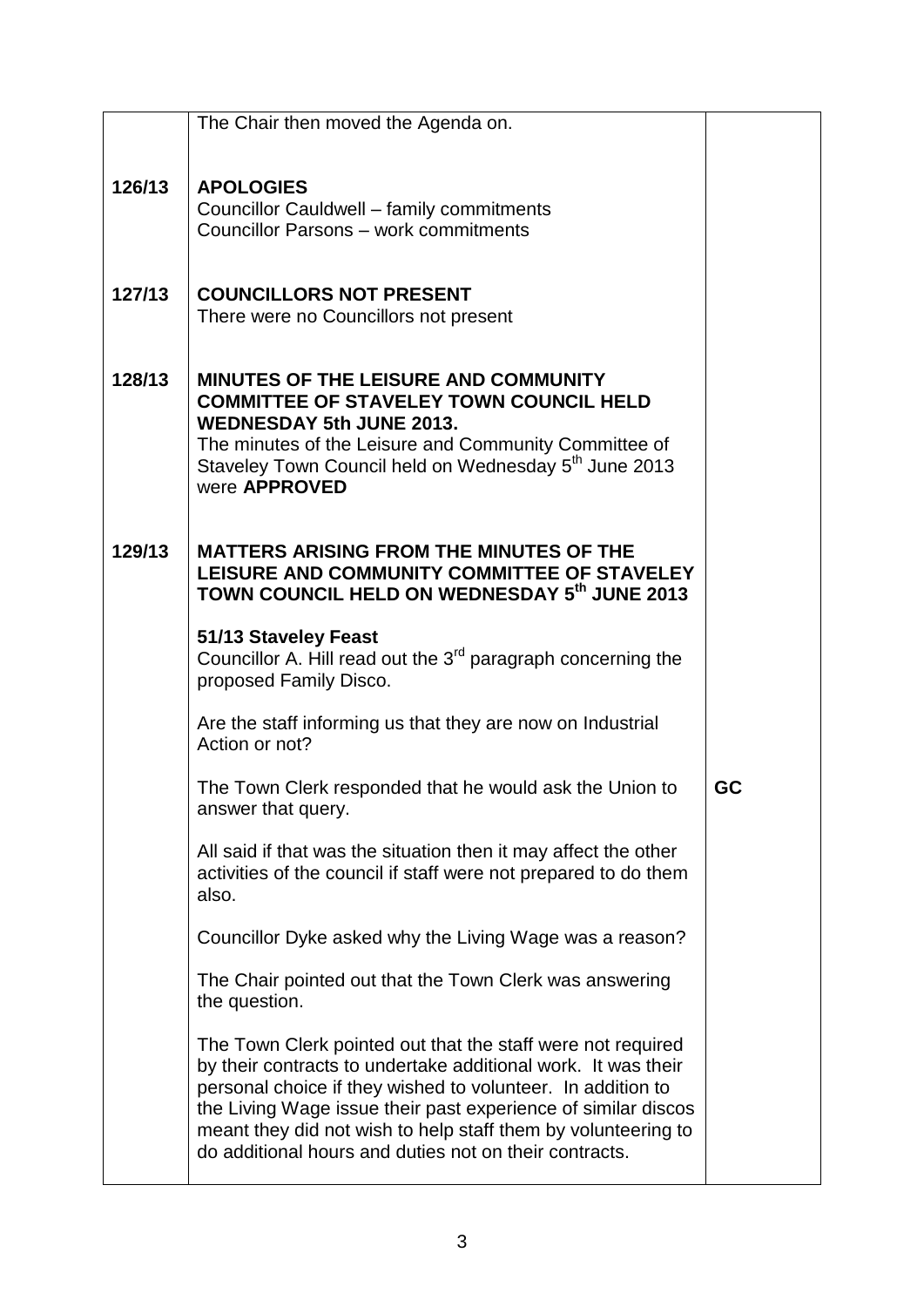| Councillor A. Hill referred to an email sent by the Town<br>Clerk. He said Staveley Town Council could not advance<br>Job Evaluation until they (Councillors) had Job Descriptions<br>for the staff. Now that they had them they could liaise with<br>the union as agreed. |  |
|----------------------------------------------------------------------------------------------------------------------------------------------------------------------------------------------------------------------------------------------------------------------------|--|
| The Town Clerk pointed out that it was not his role to speak<br>for the Union but the staff believed that the Living Wage<br>could be introduced, if Councillors decided so, prior to Job<br>Evaluation.                                                                   |  |
| Councillor A. Hill then requested that a meeting be<br>organised for all staff, the Union representative and himself<br>and Councillor Ludlow as soon as possible.                                                                                                         |  |
| He proposed that Staveley Town Council suspend all events<br>activities                                                                                                                                                                                                    |  |
| Members could look at alternative means of delivery.                                                                                                                                                                                                                       |  |
| Councillor Dyke said staff were unwilling to work above<br>contracted hours. Accordingly Councillors had asked the<br>Town Clerk to cost up external staff to help run the Family<br>Disco.                                                                                |  |
| The Town Clerk reported that he had made initial<br>approaches to the Agency (In Place) normally used for<br>temporary workers. They had responded that the event<br>would need Security Industry Authority Staff and they did not<br>supply these.                        |  |
| He was awaiting details of the proposed date which<br>members had said would be supplied after the Labour<br>Group Meeting. No one had yet supplied this date.                                                                                                             |  |
| He would source alternative staff for other events if<br>employed staff did not volunteer.                                                                                                                                                                                 |  |
| Councillor A. Hill proposed until the clarification from the<br>Union regarding staff volunteering, that Staveley Town<br>Council suspend all activities and that Councillors make<br>arrangements themselves regarding the Presentation<br>Evening.                       |  |
| 58/13 Live and Local                                                                                                                                                                                                                                                       |  |
| Councillor Ludlow asked why Staveley Town Council had<br>been unable to book any shows. The Town Clerk informed<br>the meeting that the list of shows available had been sent to<br>the Chair of the Leisure and Community Committee as                                    |  |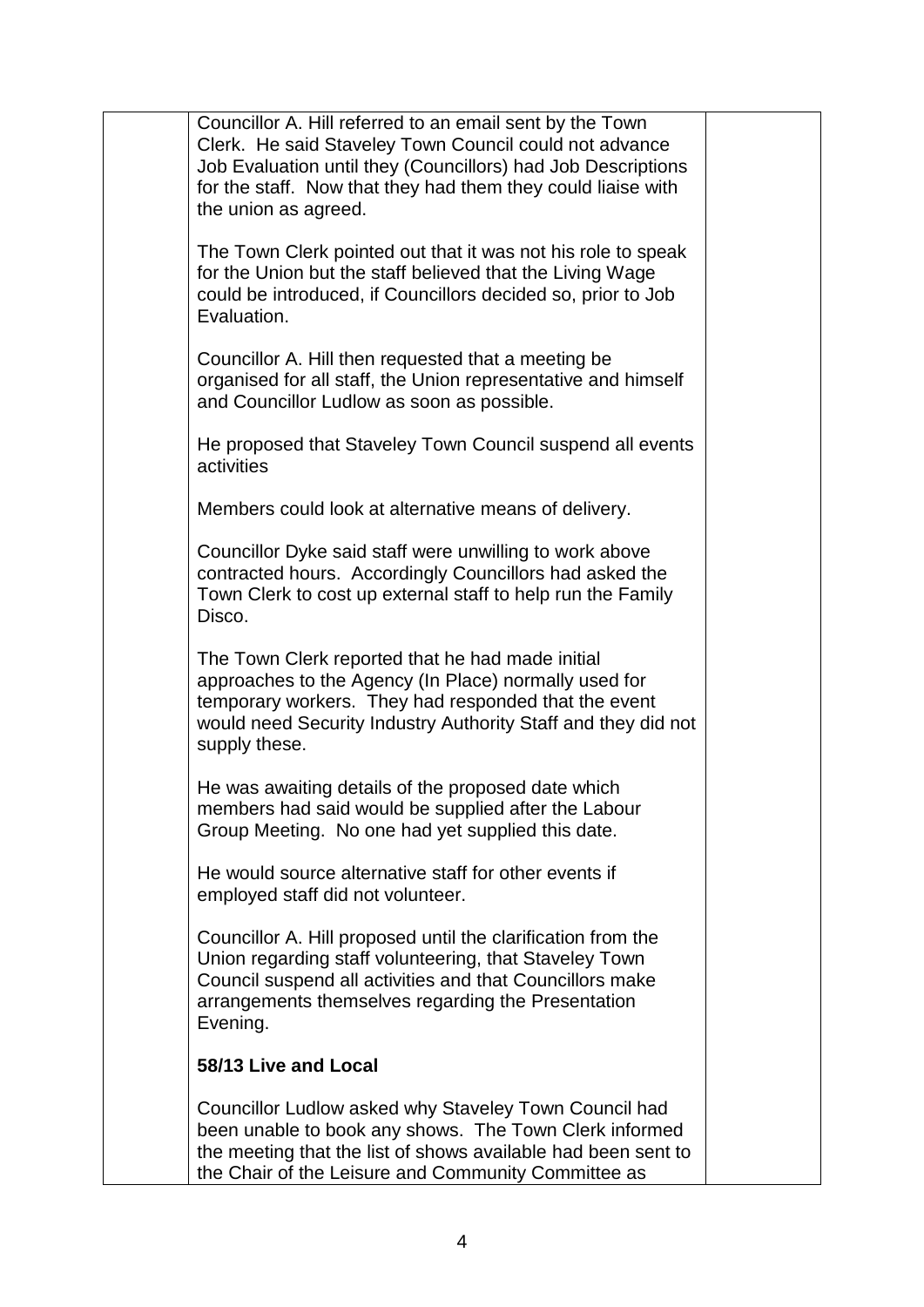|        | agreed for her to choose shows. However staff had not<br>been informed of any choices before the deadline.                                                                                                                                                                                                                                                                                                                                                                                                                                                                                                         |  |
|--------|--------------------------------------------------------------------------------------------------------------------------------------------------------------------------------------------------------------------------------------------------------------------------------------------------------------------------------------------------------------------------------------------------------------------------------------------------------------------------------------------------------------------------------------------------------------------------------------------------------------------|--|
|        | Councillors Elliott and Tidd did not recall this.                                                                                                                                                                                                                                                                                                                                                                                                                                                                                                                                                                  |  |
|        | Councillor A. Hill said the schedule was not handed to<br><b>Councillors Elliott and Tidd.</b>                                                                                                                                                                                                                                                                                                                                                                                                                                                                                                                     |  |
|        | The Town Clerk confirmed it was posted out to Councillor<br>Tidd.                                                                                                                                                                                                                                                                                                                                                                                                                                                                                                                                                  |  |
|        | Councillor Tidd apologised if she had not got back with a<br>choice.                                                                                                                                                                                                                                                                                                                                                                                                                                                                                                                                               |  |
|        | Councillor Ludlow asked if it was now too late to choose a<br>show and the Town Clerk confirmed it was.                                                                                                                                                                                                                                                                                                                                                                                                                                                                                                            |  |
| 130/13 | <b>STAVELEY IN BLOOM</b><br>The Town Clerk reported:<br>The Tour was organised.<br>Emails sent to Councillors who volunteered -<br>$\bullet$<br>Councillors A. Hill to come to Staveley Hall, drive to<br>Barrow Hill Engine Shed and meet Mayoral Party and<br>Judges and start tour.<br>On the details of the tour including "meet and greet"<br>$\bullet$<br>by Councillors Elliott and Dyke and Tidd<br>Emails had been sent to officers at Chesterfield<br>$\bullet$<br>Borough Council and Derbyshire County Council to<br>ask them to make sure their items were at their best<br>for the date of the tour. |  |
|        | Councillor A. Hill reported he had received the email from<br>the Town Clerk and now wondered why the Tour set off from<br>Barrow Hill Engine Shed not Staveley Hall as it was a<br><b>Staveley Town Council event.</b>                                                                                                                                                                                                                                                                                                                                                                                            |  |
|        | The Town Clerk reported the Barrow Hill Engine Sheds had<br>offered to host the Judges and given there was only two<br>hours this was the most efficient way to ensure the Judges<br>saw as much as possible.                                                                                                                                                                                                                                                                                                                                                                                                      |  |
|        | Councillor Ludlow asked if there was only one private<br>garden entered. The Town Clerk listed all the aspects that<br>the judges wanted to see and this included an example of a<br>private garden. Last year it had been in Inkersall. There<br>was no Staveley Town Council competition - there was no<br>capacity to organise this unlike Chesterfield Borough<br>Council. Private gardens had to be on the Judges' route<br>and Mr. and Mrs. Brighton's garden was on the route and                                                                                                                           |  |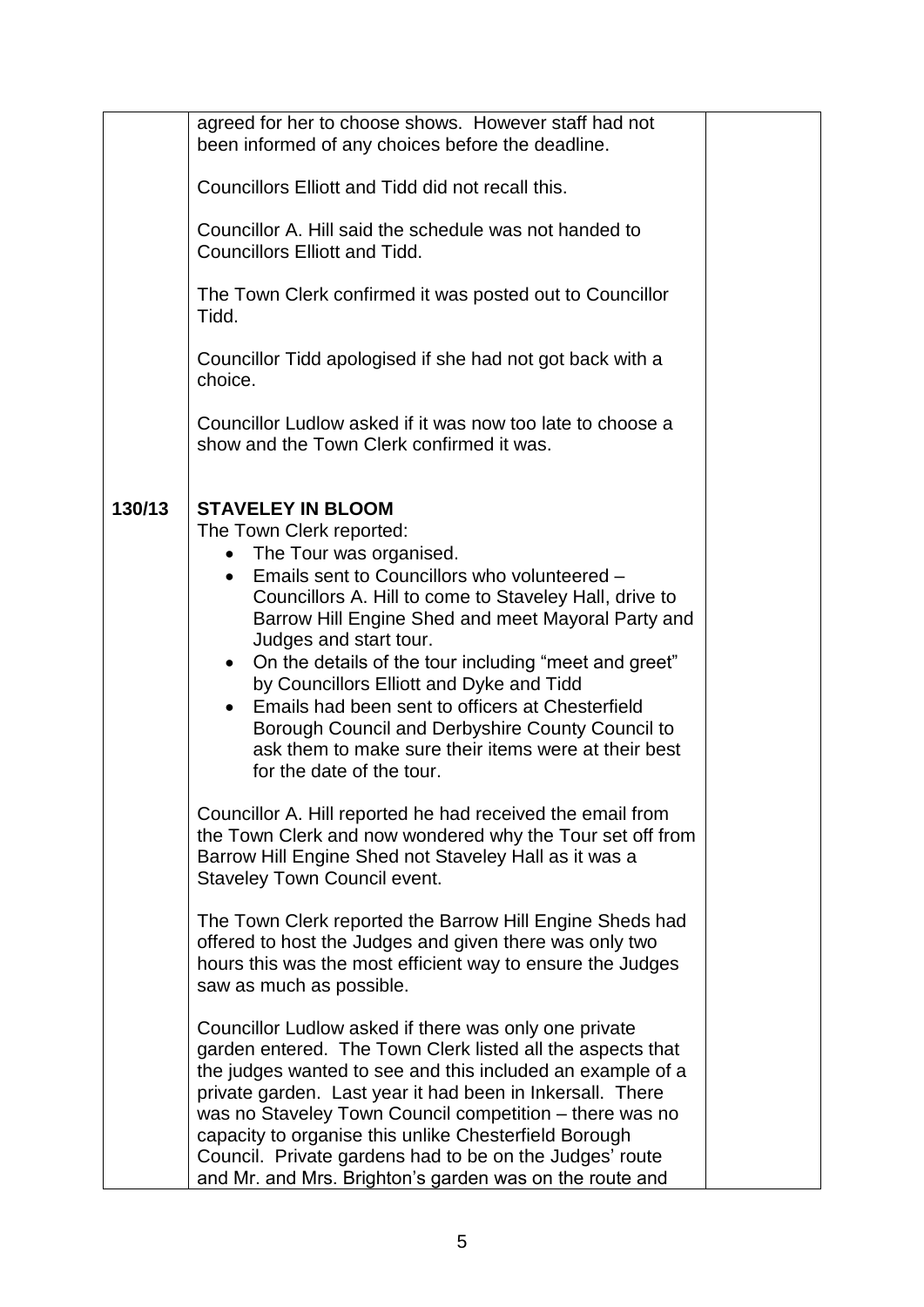|        | known to be outstanding.                                                                                                                                                                                                                                                                                                                                                                                                                                                                                                                                                                                                                                                                                                                                                                                                                                                              |           |
|--------|---------------------------------------------------------------------------------------------------------------------------------------------------------------------------------------------------------------------------------------------------------------------------------------------------------------------------------------------------------------------------------------------------------------------------------------------------------------------------------------------------------------------------------------------------------------------------------------------------------------------------------------------------------------------------------------------------------------------------------------------------------------------------------------------------------------------------------------------------------------------------------------|-----------|
|        | Councillor A. Hill asked if any staff were involved who did<br>not wish to do non contractual overtime. The Town Clerk<br>confirmed the In Bloom tour was covered by staff carrying<br>out normal duties within their contracts. The Town Clerk<br>confirmed that the Judges may drive past Elliott Drive but<br>had visited that garden in 2012. The Town Clerk informed<br>the meeting that he had asked Keith Bannister if he could<br>put flower troughs on Tilley's Bar. Keith had not only done<br>this but had sponsored the Hanging Baskets.                                                                                                                                                                                                                                                                                                                                  |           |
| 131/13 | <b>STAVELEY FEAST 2013</b><br>The Town Clerk reported:<br>• The Bowls Competition had been a success<br>The Brass Bands event at the Speedwell Rooms had<br>$\bullet$<br>not been a success on the Friday where a<br>competition for local rock/folk/pop bands had not had<br>a good attendance. Saturday and Sunday had been<br>a success. On Sunday Councillor Tidd had attended<br>and there were 4 Training Bands and 10 Senior<br>Bands with judging lasting until 7.00 p.m. It brought a<br>lot of people into Staveley and as a Thank You from<br>Ireland Colliery Band he had been presented with a<br>picture and a bottle of whisky which would be<br>donated as a raffle prize to the Staveley Town<br>Council Elderly Citizens Christmas Party as he<br>always did.<br>Councillor Dyke suggested it be given to a Chesterfield<br>Charity Kids n Cancer. This was agreed. |           |
|        | The last event to happen was the Canal Festival and certain<br>councillors were invited to go on boat trips – on the Friday<br>and a VIP event on Saturday morning.                                                                                                                                                                                                                                                                                                                                                                                                                                                                                                                                                                                                                                                                                                                   |           |
|        | The Chair said he had not been invited to the VIP trip.                                                                                                                                                                                                                                                                                                                                                                                                                                                                                                                                                                                                                                                                                                                                                                                                                               |           |
|        | There were events at Staveley Hall also.                                                                                                                                                                                                                                                                                                                                                                                                                                                                                                                                                                                                                                                                                                                                                                                                                                              |           |
|        | Councillor Elliott said she had not been invited to any event.                                                                                                                                                                                                                                                                                                                                                                                                                                                                                                                                                                                                                                                                                                                                                                                                                        |           |
|        | Councillor A. Hill said she would have been: it was on her<br>email. The Town Clerk agreed to find out about whether the<br>Chair of Staveley Town Council had been invited to the<br>Saturday VIP event.                                                                                                                                                                                                                                                                                                                                                                                                                                                                                                                                                                                                                                                                             | <b>GC</b> |
| 132/13 | <b>SUMMER ACTIVITIES SCHEMES 2013</b><br>The Town Clerk invited Linda Bally, as the organiser to                                                                                                                                                                                                                                                                                                                                                                                                                                                                                                                                                                                                                                                                                                                                                                                      |           |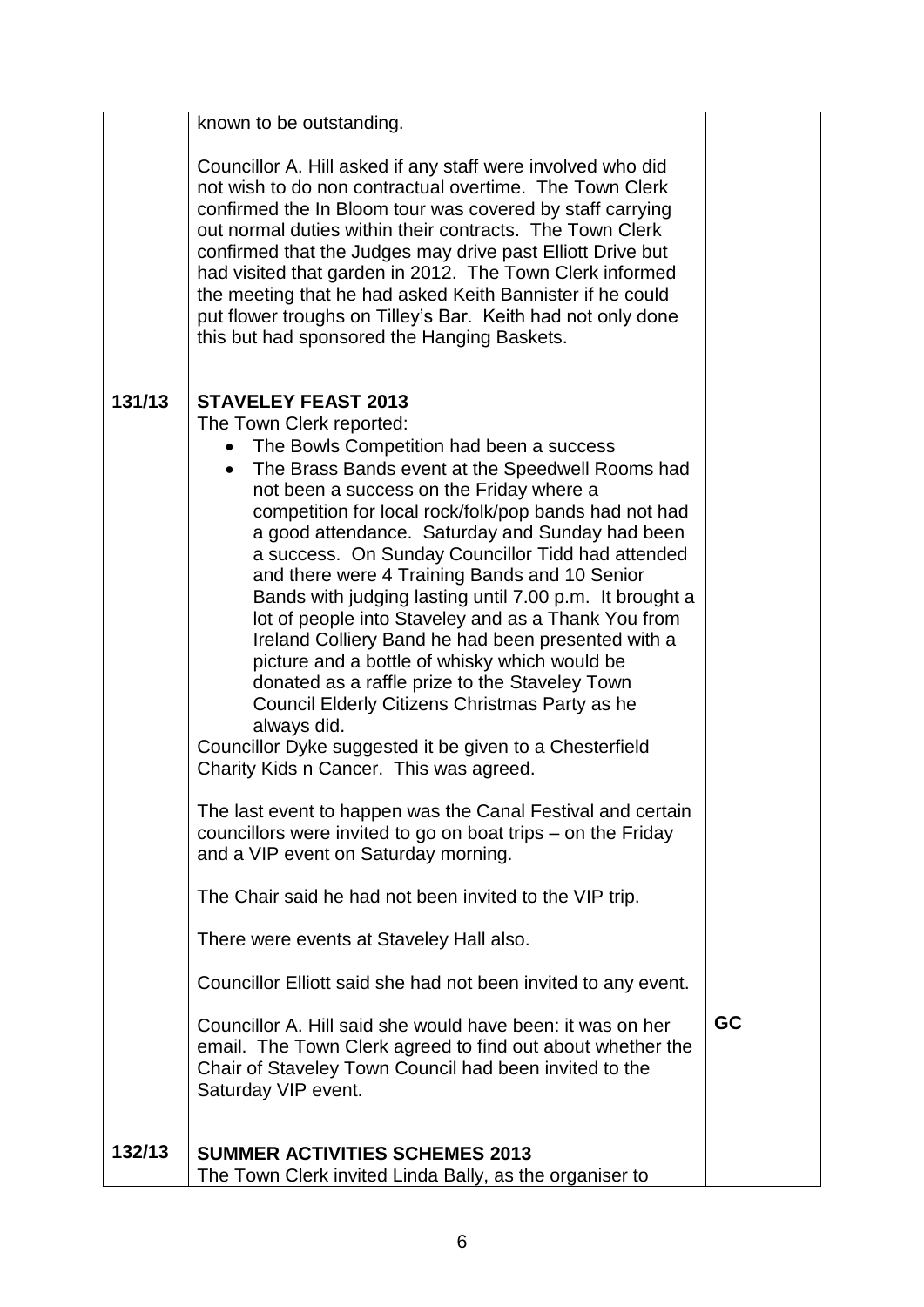|        | report on this year's arrangements.                                                                                                                                                                                                          |  |
|--------|----------------------------------------------------------------------------------------------------------------------------------------------------------------------------------------------------------------------------------------------|--|
|        | Linda reported that the Speedwell Rooms Scheme had filled<br>up extremely quickly, followed by St. Josephs.                                                                                                                                  |  |
|        | The schemes at Poolsbrook and Duckmanton were filling up<br>more slowly but there was a month to go.                                                                                                                                         |  |
|        | Staff meeting on 1 <sup>st</sup> July and any Councillor would be<br>welcome to attend. Activities included Barrow Hill Engine<br>Sheds, going by bus and Sportscool.                                                                        |  |
|        | She asked if Councillors could help over applications to the<br>schemes held at Poolsbrook and Duckmanton Schools.                                                                                                                           |  |
|        | Councillor A. Hill proposed at this point to exclude the public<br>and staff from all further items on the Agenda at a later<br>point. A vote took place and this proposal was carried.                                                      |  |
| 133/13 | <b>COMMUNITY BONFIRE AND FIREWORK DISPLAY 2013</b><br>Nothing to report.                                                                                                                                                                     |  |
|        |                                                                                                                                                                                                                                              |  |
| 134/13 | <b>ALLOTMENTS</b><br>The Town Clerk reported that he was waiting to be<br>contacted by the Labour Group about a date for a meeting<br>with Middlecroft Allotment Association. No one had<br>provided a date as yet so there was no progress. |  |
|        | Councillor A. Hill said he thought the Town Clerk was to<br>provide a choice of dates. The Town Clerk responded that<br>the situation was as minuted.                                                                                        |  |
|        | Councillor A. Hill said there had not been a Labour Group<br>Meeting since the Minutes and it would be sorted following<br>the Labour Group Meeting and the Town Clerk would<br>receive an email with a date.                                |  |
|        |                                                                                                                                                                                                                                              |  |
| 135/13 | <b>STAVELEY MARKET</b><br>The Town Clerk pointed out that issue had been discussed<br>at Policy Finance and Publicity.                                                                                                                       |  |
|        | Members were to see the Town Clerk about events to be<br>held during the summer holidays and through the Chair it<br>had been agreed Tuesday 9 <sup>th</sup> July at 10.00 a.m.                                                              |  |
|        | Councillor Dyke said he would be at work: he had been<br>unaware of the date. The Meeting was moved to Friday 12 <sup>th</sup>                                                                                                               |  |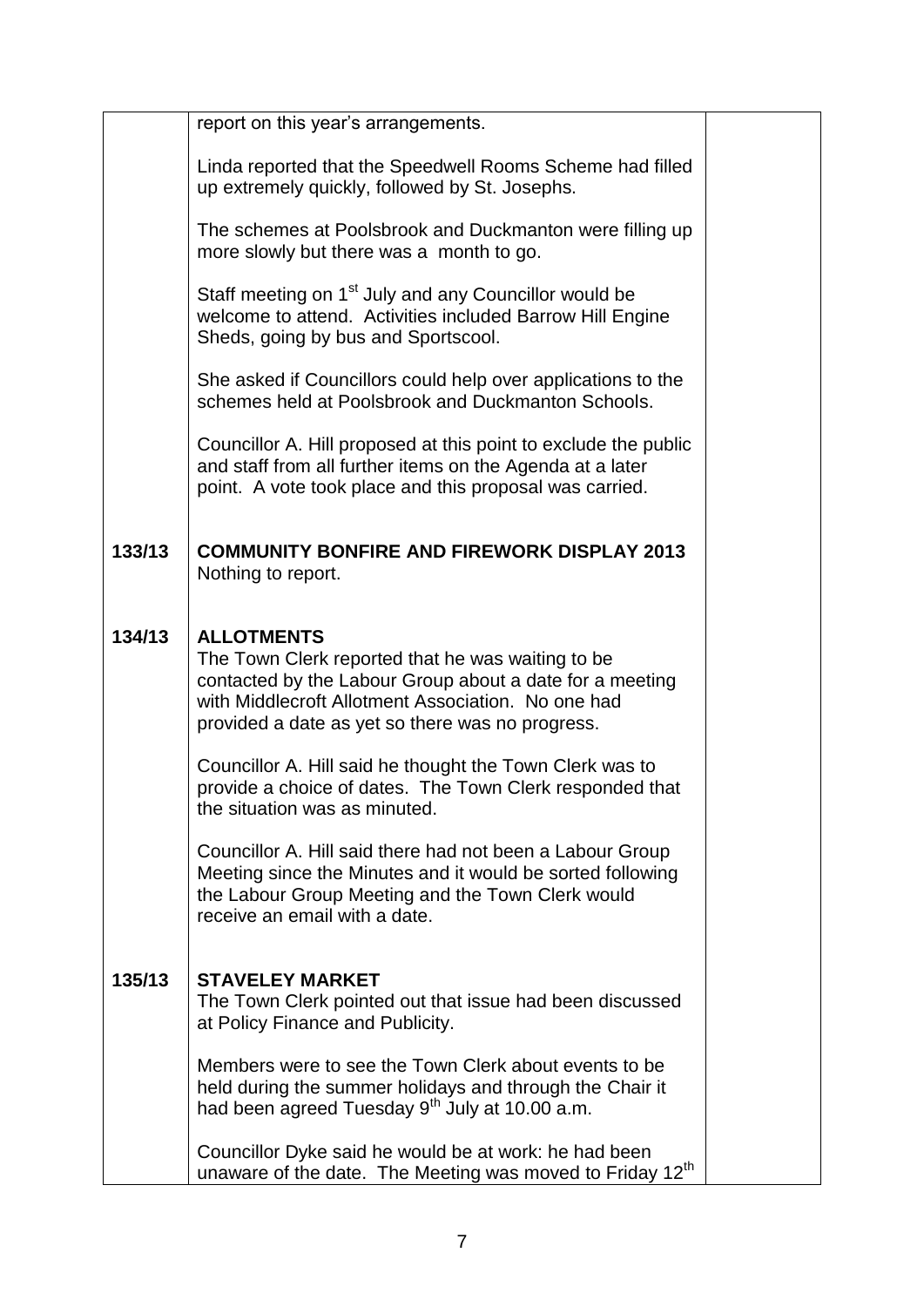|        | at 10.00 a.m. to enable Councillors Dyke and Elliott to<br>attend.                                                                                                                                                                                                                                                                                                                                   |  |
|--------|------------------------------------------------------------------------------------------------------------------------------------------------------------------------------------------------------------------------------------------------------------------------------------------------------------------------------------------------------------------------------------------------------|--|
| 136/13 | <b>COMMUNITY AWARDS</b><br>The Town Clerk reported that the young boy would be<br>attending the Ordinary Meeting in July.                                                                                                                                                                                                                                                                            |  |
|        | There were no other suggestions for a Community Award.                                                                                                                                                                                                                                                                                                                                               |  |
|        | The Chair moved that the Committee now go into a non<br>public session. This included the member of staff but not<br>the Town Clerk.                                                                                                                                                                                                                                                                 |  |
|        | The member of staff and member of the public left the room.                                                                                                                                                                                                                                                                                                                                          |  |
| 137/13 | <b>ARTS AND CRAFTS COMPETITION 2013</b><br>Councillor S. Bagshaw pointed out a mistake in the<br>alphabetical list of winners.                                                                                                                                                                                                                                                                       |  |
| 138/13 | <b>SUMMER ACTIVITIES SCHEME</b><br>Councillor A. Hill stated the Town Clerk should do all<br>presentations not a member of staff.                                                                                                                                                                                                                                                                    |  |
|        | Was it in her contract to do Summer Activities Schemes? If<br>it wasn't in her contract and the Unions were to recommend<br>members not to do contractual overtime would it affect the<br>Summer Activities Schemes? He knew other members of<br>staff employed for the Summer Activities Schemes were not<br>affected.                                                                              |  |
|        | Councillor Dyke said the Summer Activities Scheme<br>Organiser had done the Summer Activities Scheme for<br>many years and had always done a good job. She always<br>gave a report and she was obviously happy doing the<br>Summer Activities Schemes. He felt the suggestions of<br>cancellation of all Staveley Town Council activities was<br>'ridiculous'. Why would we say don't let her do it? |  |
|        | Councillor A. Hill felt it should not be debated in Council.<br>Councillor Dyke responded it had not been brought up in<br>Labour Group.                                                                                                                                                                                                                                                             |  |
|        | Councillor Hill stated he and Councillor Ludlow had received<br>an email from the Town Clerk stating staff were not willing to<br>do non contractual overtime.                                                                                                                                                                                                                                       |  |
|        | The Town Clerk responded that the email sent to 4<br>Councillors expressed his concern that staff may stop non                                                                                                                                                                                                                                                                                       |  |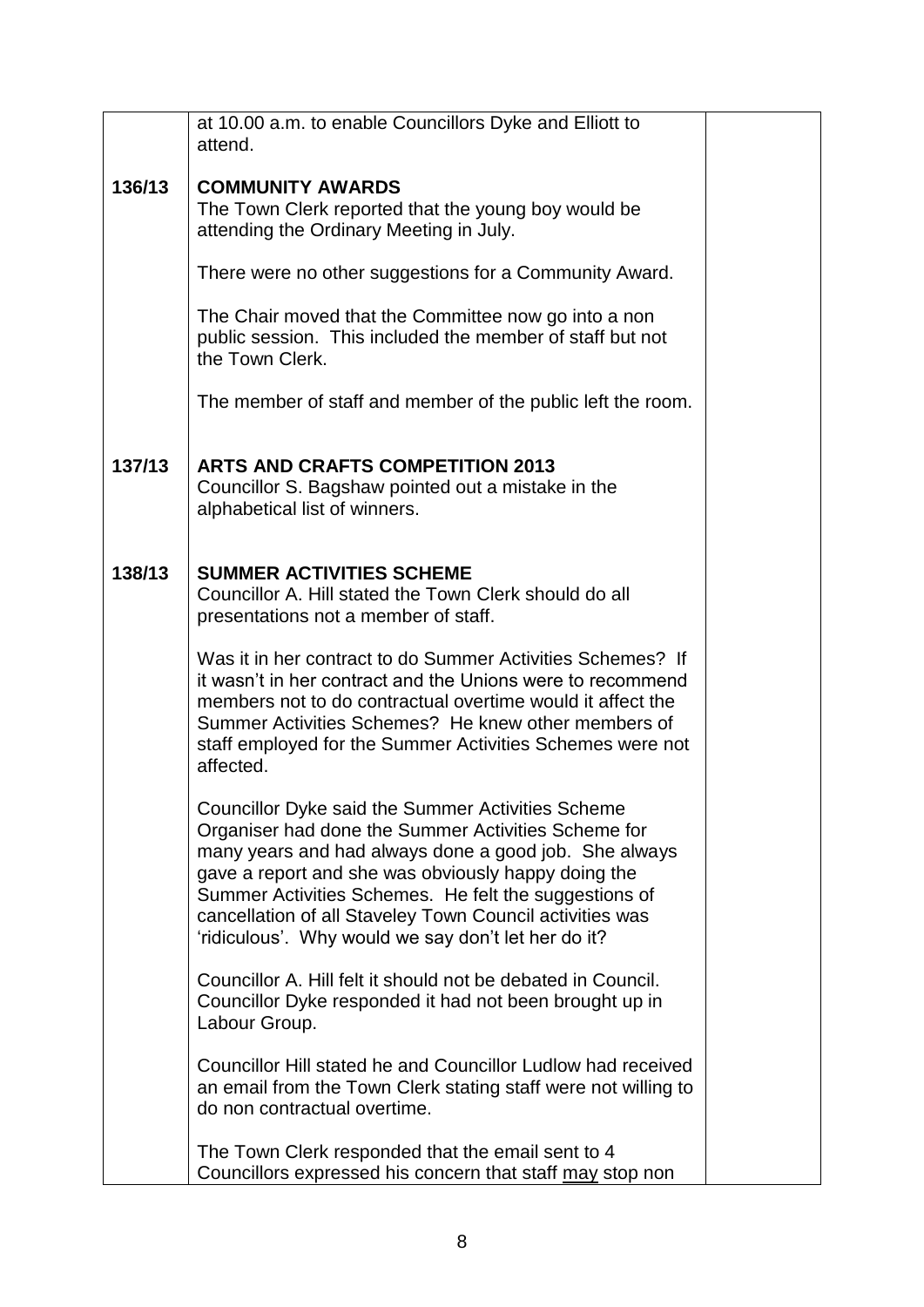|        | contractual overtime. The Summer Activities Scheme Co-<br>ordinator had just made it quite clear she would be working<br>the Summer Activities Schemes. It was the Presentation<br>Evening he was concerned about. Councillor Dyke pointed<br>out he was allowed under Standing Orders to debate this<br>matter at this meeting. The Summer Activities Scheme was<br>amongst the best things Staveley Town Council did and the<br>Co-ordinator did a great job and had reported on progress<br>tonight. Councillors should not spoil this for the kids of<br>Staveley. |  |
|--------|------------------------------------------------------------------------------------------------------------------------------------------------------------------------------------------------------------------------------------------------------------------------------------------------------------------------------------------------------------------------------------------------------------------------------------------------------------------------------------------------------------------------------------------------------------------------|--|
|        | Councillor A. Hill asked for clarification if staff were working.<br>He had had that. He was not knocking the scheme or staff.<br>It can go ahead.                                                                                                                                                                                                                                                                                                                                                                                                                     |  |
|        | Councillor Elliott said she knew what Councillor Hill was<br>getting at. It seemed that the Family Disco they had come<br>up with staff were picking and choosing what they did. She<br>did not know why but it seemed odd that everything that<br>Graeme runs staff would do but anything Councillors thought<br>up all of a sudden they would not work.                                                                                                                                                                                                              |  |
|        | Councillor Ludlow said if the Union told the Co-ordinator not<br>to work the Summer Activities Scheme had we enough staff<br>to operate the scheme. Even if she wanted to work it the<br>Union would prevent her. It was clarified again that there<br>was sufficient staff and that the Co-ordinator would be<br>working.                                                                                                                                                                                                                                             |  |
|        | Councillor Dyke pointed out in response to the accusation by<br>Councillor Elliott that "Graeme" did not put on any activities -<br>Staveley Town Council did. The Co-ordinator can make her<br>own mind up about any Union instruction.                                                                                                                                                                                                                                                                                                                               |  |
| 139/13 | <b>BONFIRE NIGHT</b><br>Councillor A. Hill said the same concerns applied over this.<br>The Living Wage if introduced would not be introduced<br>overnight as other authorities were struggling. Some Unions<br>were advising their members may be adversely affected by<br>the Living Wage including the Chesterfield Borough Council.                                                                                                                                                                                                                                |  |
|        | Councillor Elliott said at Chesterfield Borough Council she<br>looked in to the Living Wage and there were concerns that<br>workers could be worse off in terms of benefits.                                                                                                                                                                                                                                                                                                                                                                                           |  |
|        | Councillor Ludlow said Chesterfield Borough Council and<br>Derbyshire County Council were not looking at implementing<br>the Living Wage immediately or in the near future. She<br>stated Carl (UNISON) would not be pushing for the Living                                                                                                                                                                                                                                                                                                                            |  |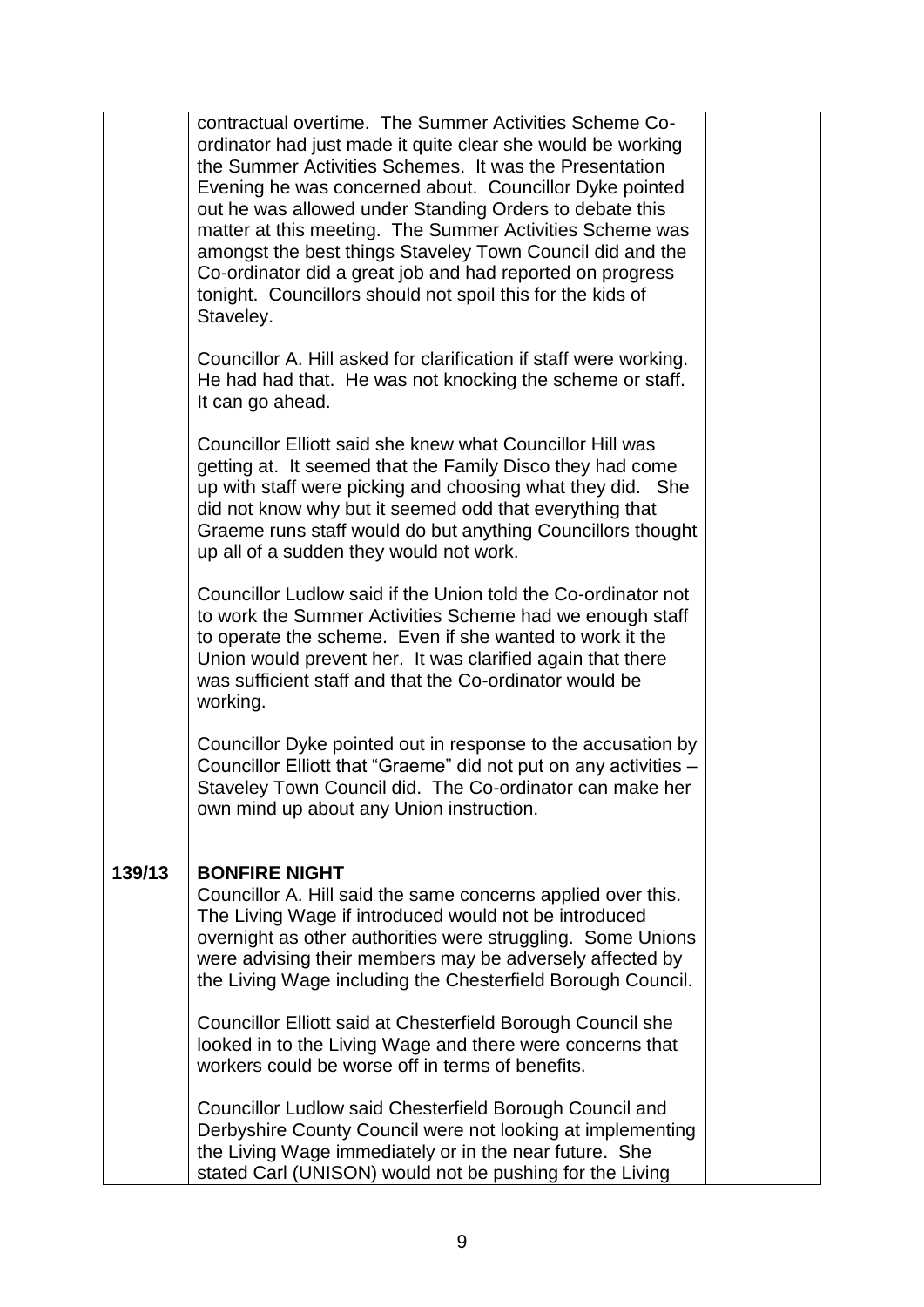| Wage at Staveley Town Council because they were not<br>getting it at Chesterfield Borough Council or Derbyshire<br>County Council.                                                                                                                               |  |
|------------------------------------------------------------------------------------------------------------------------------------------------------------------------------------------------------------------------------------------------------------------|--|
| She did not know where that left Staveley Town Council or<br>the staff. She did not want Staveley Town Council to be<br>held to ransom by staff when the Living Wage would not be<br>introduced by bigger Councils.                                              |  |
| The Town Council said he would not speak on behalf of the<br>union but staff had seen in the Derbyshire County Council<br>Insight paper that Derbyshire County Council were<br>introducing the Living Wage and were encouraging all other<br>employers to do so. |  |
| He felt Chesterfield Borough Council UNISON could contact<br>Derbyshire County Council UNISON to find out.                                                                                                                                                       |  |
| Councillor Dyke said if Staveley Town Council was forced<br>down that route to grant the Living Wage it may only be able<br>to afford it by a Council Tax increase, services being cut or<br>losing staff.                                                       |  |
| Councillor Elliott told the meeting that the Government had<br>just announced that day they were knocking another 10% off<br>the budget.                                                                                                                         |  |
| The Town Clerk pointed out Staveley Town Council did not<br>get any money from the Government so were unaffected by<br>this.                                                                                                                                     |  |
| Councillor Elliott said Chesterfield Borough Council were so<br>how could a smaller Council like Staveley Town Council not<br>be affected.                                                                                                                       |  |
| Councillor A. Hill felt it would be wrong for Staveley Town<br>Council to pay the Living Wage if it meant a rise in the<br>Precept which was being paid for by people who were not<br>themselves receiving the Living Wage. That would be<br>morally wrong.      |  |
| The Chair posed the question: were the staff willing to work<br>non contractual hours for the Community Bonfire and<br>Firework Display.                                                                                                                         |  |
| The Town Clerk responded he did not know as he had not<br>asked.                                                                                                                                                                                                 |  |
| Councillor A. Hill proposed he and Councillor Ludlow would<br>meet with the staff and ask the questions about all events.                                                                                                                                        |  |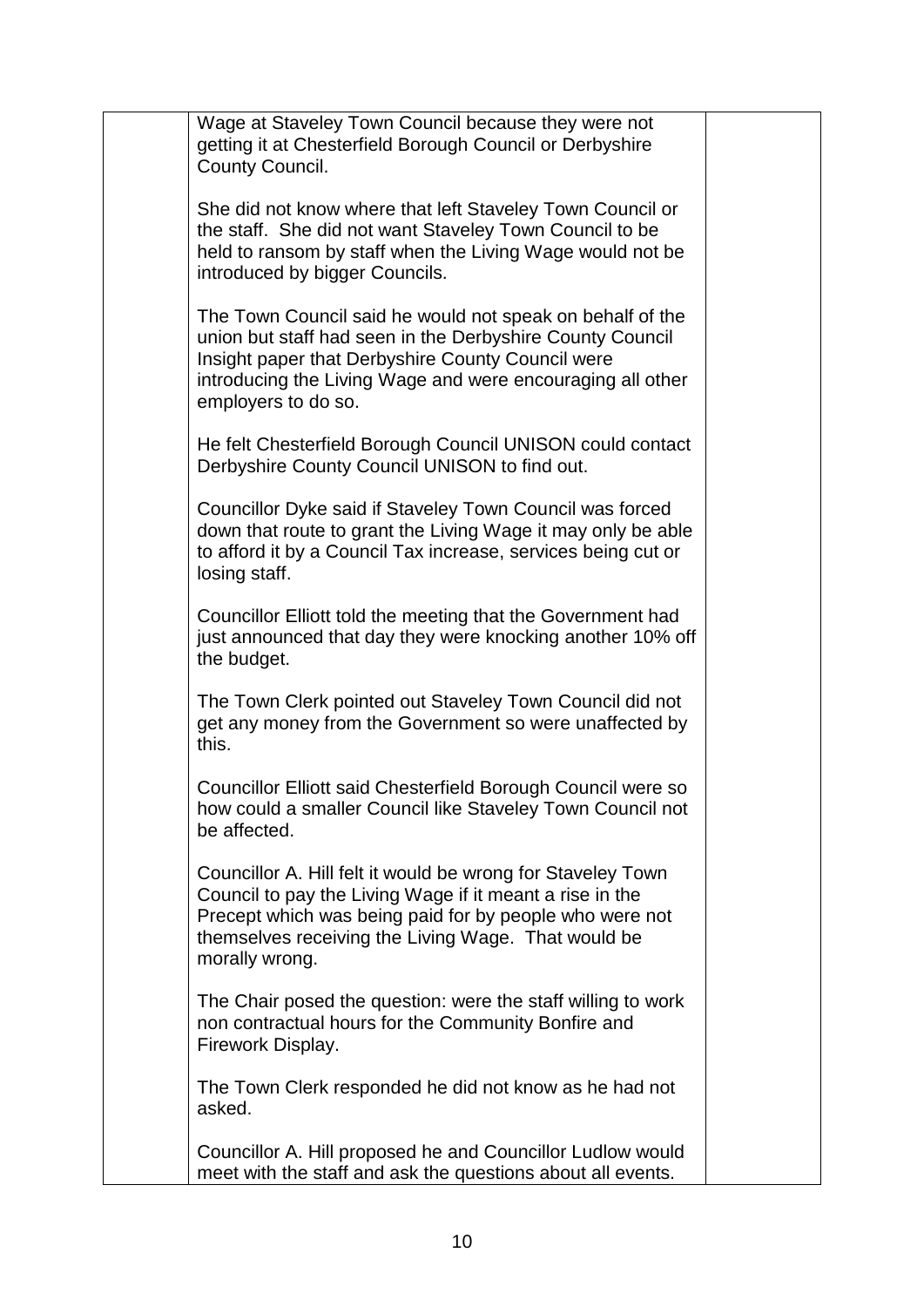| 140/13 | <b>ARTS AND CRAFTS PRESENTATION EVENING</b><br>This was due on 12 <sup>th</sup> July and Councillor A. Hill was<br>concerned that staff may not wish to do the buffet for<br>example. Councillor Dyke expressed his view that the event<br>should not be cancelled.         |  |
|--------|-----------------------------------------------------------------------------------------------------------------------------------------------------------------------------------------------------------------------------------------------------------------------------|--|
|        | The Chair asked the Town Clerk if he had any plans for the<br>eventuality that staff did not want to work any extra hours.                                                                                                                                                  |  |
|        | Councillor A. Hill proposed the Councillors went into schools<br>to give the awards at assemblies.                                                                                                                                                                          |  |
|        | Councillor Dyke proposed that he would come and help run<br>the Presentation Evening. Councillor Bagshaw fully<br>supported this – the children enjoyed the event.                                                                                                          |  |
|        | Councillor Elliott suggested Joanne's son in law be asked to<br>provide pie and peas for the event rather than a buffet.                                                                                                                                                    |  |
|        | Councillor Ludlow classed the action of the staff as industrial<br>action and she would not cross a picket line.                                                                                                                                                            |  |
|        | Councillor A. Hill agreed and backed the Union 100%.                                                                                                                                                                                                                        |  |
|        | Councillor Dyke whilst supporting the union said he would<br>not let the children of Staveley be disappointed.                                                                                                                                                              |  |
|        | The Town Clerk said he did not believe any proposals by the<br>staff to decline any extra hours offered could be classed as<br>industrial action. It was just staff could say they chose to<br>have an evening out rather than taking up the chance to<br>work extra hours. |  |
|        | Councillor A. Hill felt it was definitely Industrial Action.                                                                                                                                                                                                                |  |
|        | Councillor Bagshaw wished to avoid affecting children.                                                                                                                                                                                                                      |  |
|        | The Town Clerk pointed out again he was flagging up a<br>potential problem. The Union was not meeting for a while<br>and so would not take a view until that meeting and then<br>would no doubt let him know.                                                               |  |
|        | The Chair suspended Standing Orders as the meeting had<br>overrun it being due to end at 7.00 p.m.                                                                                                                                                                          |  |
|        | A discussion continued.                                                                                                                                                                                                                                                     |  |
|        | Councillor A. Hill repeated his suggestion of going out to                                                                                                                                                                                                                  |  |

 $\overline{\phantom{0}}$ 

 $\top$ 

 $\mathbf{r}$ 

٦